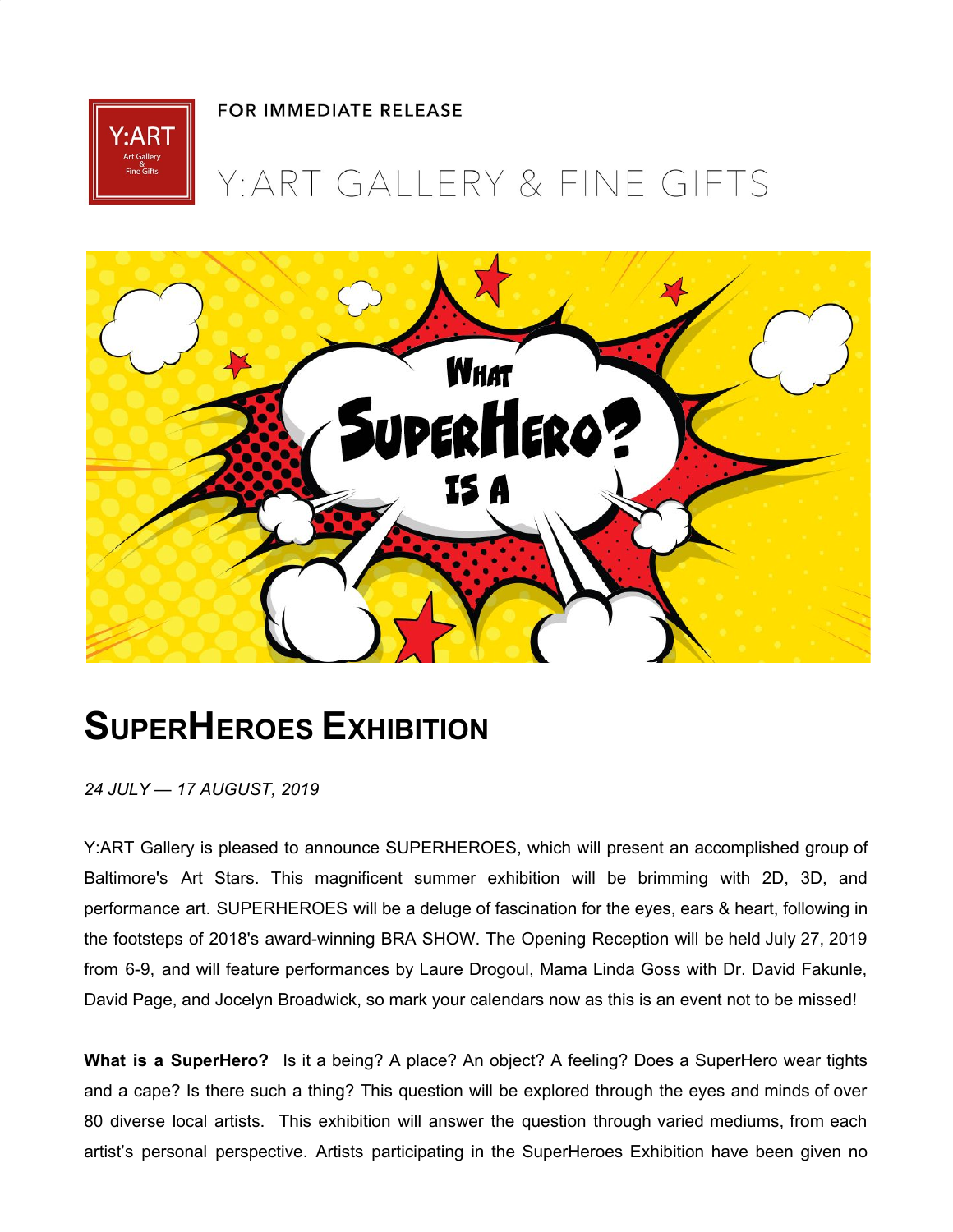restrictions and have also been encouraged to contemplate what the subject means to them; this is expected to result in mind-blowing sights to behold.

Artists featured in this exhibition are Shelley Amsel, Jan Angevine, Jarrett Arnold, Kim Battista, Lois Borgenicht, Jocelyn Broadwick, Daniel Brown, Patty Burgee, Ruth Channing, Schroeder Cherry, Kini Collins, Lania D'Agostino, Megin Diamond, MK Dilli, Laure Drogoul, Donald Edwards, Howard Ehrenfeld, Landis Expandis, Dr. David Fakunle, Peggy Fox, Marcelle Fozard, Matthew Gavin, Scott Philip Goergens, Joanne Goshen, Mama Linda Goss, Helene Haviland, J. Hennessey, Millicent Hoffman, Sydney Hopkins, Mollye Hubbard, Andrea Huppert, Ian Jackson, Janet Little Jeffers, Ken Karlic, Anita Klein, Minas Konsolas, J. Kelly Lane, Sooz Laugen, Cathy Leaycraft, Nancy Linden, Baba Harry Livingston, Jack Livingston, Susan Lowe, David Marion, Diana Marta, Tonia Matthews, Eliezer Medina, Osvaldo Mesa, Jennifer Mesaros, Raoul Middleman, Paul Moscatt, Andrew Nagl, Julia Niederman, Kate Norris, Josh Nozick, Mary Opasik, Jim Opasik, David Page, Gina Pierleoni, Pamela Phillips, Edmond Praybe, Donna Reinsel, Suzan Rouse, Ronald Russell, Nieves Saah, Stephanie Schafer, Nancy Scheinman, Dan Schiavone, Kostek Schiavone, Anita Schreibman, Beth Schwartz, Dan Shapiro, Stefany Sherman, Gregg Simonton, Mary Kunaniec Skeen, Leonard Streckfus, Zachary Thornton, Jordan Tierney, Patti Tronolone, David Valle, Dan Van Allen, Stewart White, Leslie Wies, Junius Wilson, Cristian Wicha, Susan McCurdy Yonkers, Bill Yonkers, and more!

Y:ART is thrilled to be partnered with the Artscape Gallery Network for this phenomenal exhibition.

For interviews with the artists, additional images, and general inquiries, please contact the gallery at 443-928-2272 or yartgallery3402@gmail.com

Y:ART Gallery & Fine Gifts 3402 Gough Street

 $\frac{1}{2}$  ,  $\frac{1}{2}$  ,  $\frac{1}{2}$  ,  $\frac{1}{2}$  ,  $\frac{1}{2}$  ,  $\frac{1}{2}$  ,  $\frac{1}{2}$ 

Y:ART is a contemporary gallery established in 2015 by Julia Yensho. It provides a forum for the art and culture of our time by presenting network and ideas through curatorial practice, artist representation, and by encouraging artistic collection. Y:ART Gallery is in the forefront of a new and exciting renaissance in Baltimore's Highlandtown Arts District. The gallery has been responsible for many important solo and group exhibitions that have launched and sustained the careers of featured local and regional artists. Public programming within the gallery consists of artist talks and expert lectures on current exhibitions; all free and open to the public. Y:ART's gallery store features over 70 local and regional artisans who specialize in handcrafted fine art gifts including: jewelry, pottery, glass, wood, textiles and metal work. The walls are covered with extraordinary unique artworks and sculptural pieces that would impress any collector. This unique space is open for artist showings and workshops, and the gallery is also available as a venue for private functions or social gatherings.